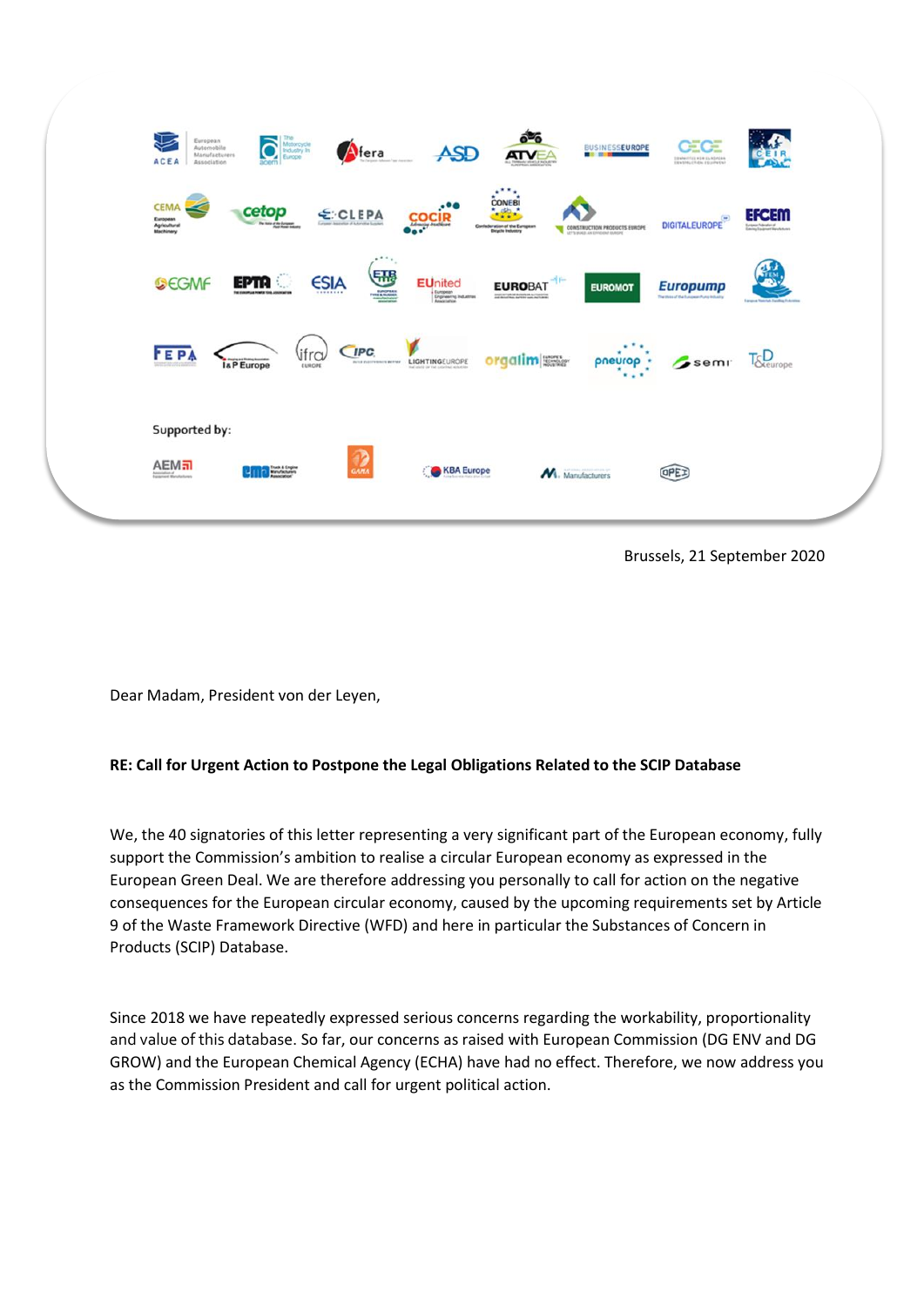In order to avoid undermining the Commission's own Better Regulation principles and support the trust in the European regulatory process, we urge you to take measures to:

1. Postpone the notification deadline of 5 January 2021 to at least 12 months after the finalization of the database;

2. Ensure that the European Commission conducts a study on usefulness, feasibility, proportionality and impact of the SCIP database, and;

3. Instruct ECHA to adapt SCIP according to the outcome of this study.

## We invite you to read the details in the annex available at the end of this letter.

We will follow up directly with your Cabinet to discuss what possibilities and powers the Commission President can make use of to resolve this difficult situation. A copy of this letter will be sent to the EU Commissioners Sinkevičius and Breton as well as to Executive Vice President Timmermans.

Yours sincerely,

Eric-Mark Huitema, Director General, ACEA



Jan Pie, Secretary General, ASD

Riccardo Viaggi, Secretary General, CECE

Stefan König, President, CETOP

Manuel Marsilio, General Manager, **CONEBI** 

Antonio Perlot, Secretary General, **ACEM** 

Astrid Lejeune, Secretary General, Afera



Markus Beyrer, Director General, **BUSINESSEUROPE** 

**ATVEA** 



**CEMA** 

Pierre Lucas, Secretary General, Jérôme Bandry, Secretary General, **CEIR** 

Elise Auvachez Millot, President,

Sigrid de Vries, Secretary General, **CLEPA** 

Christophe Sykes, Director General, Cecilia Bonefeld-Dahl, Director **Construction Products Europe** 

Nicole Denjoy, Secretary General, **COCIR** 

General, DIGITALEUROPE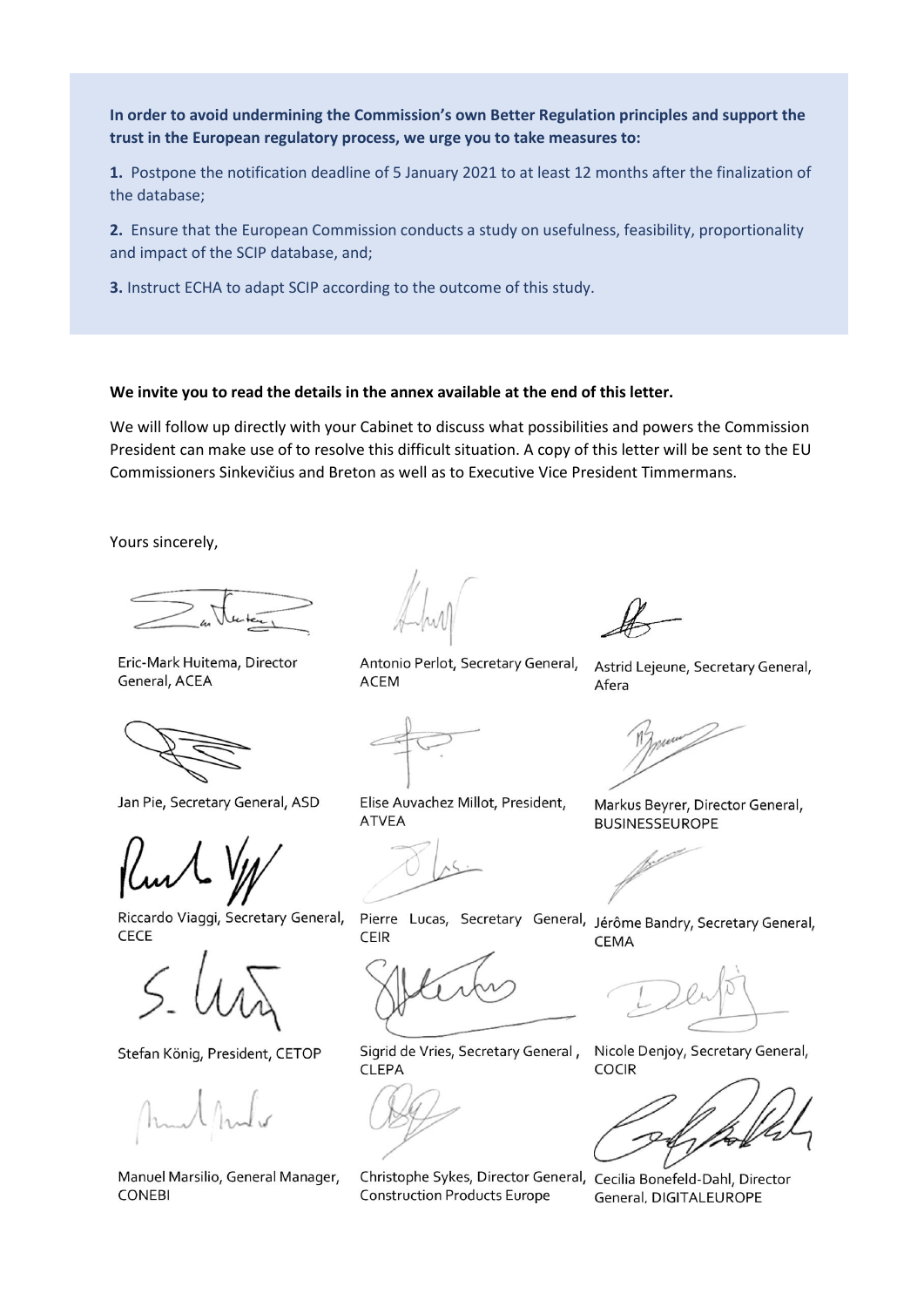Phil Williams, President, EFCEM



Hendrik Abma, Director General, **ESIA** 

René Schröder Vite Sile

Rene Schroeder, Executive Director, EUROBAT



Olivier Janin, Secretary General, **FEM** 



Anne Claire Rasselet, Secretary General, EGMF

Fazilet Cinaralp, Secretary General, Jethro Schiansky, Executive **ETRMA** 

Peter Scherm, General Manager, Pierre Lucas, Secretary General, **EUROMOT** 

and age

Anne Hagen, General Secretary, **FEPA** 

Europump

fude

Bjoern-Markus Sude, Director, I&P Europe

Charles Laroche, Head, IFRA Europe

Malte Lohan, Director General, ORGALIM

tt

Diederik Peereboom, Secretary General, T&D Europe

**IPC** 

Pierre Lucas, Secretary General, Pneurop

John W. Mitchell, President & CEO, Ourania Georgoutsakou, Secretary General, LIGHTINGEUROPE

Laith Altimime, President, SEMI Europe

Cornelius Eich, Secretary General, **EPTA** 

Director, EUnited

Cornelius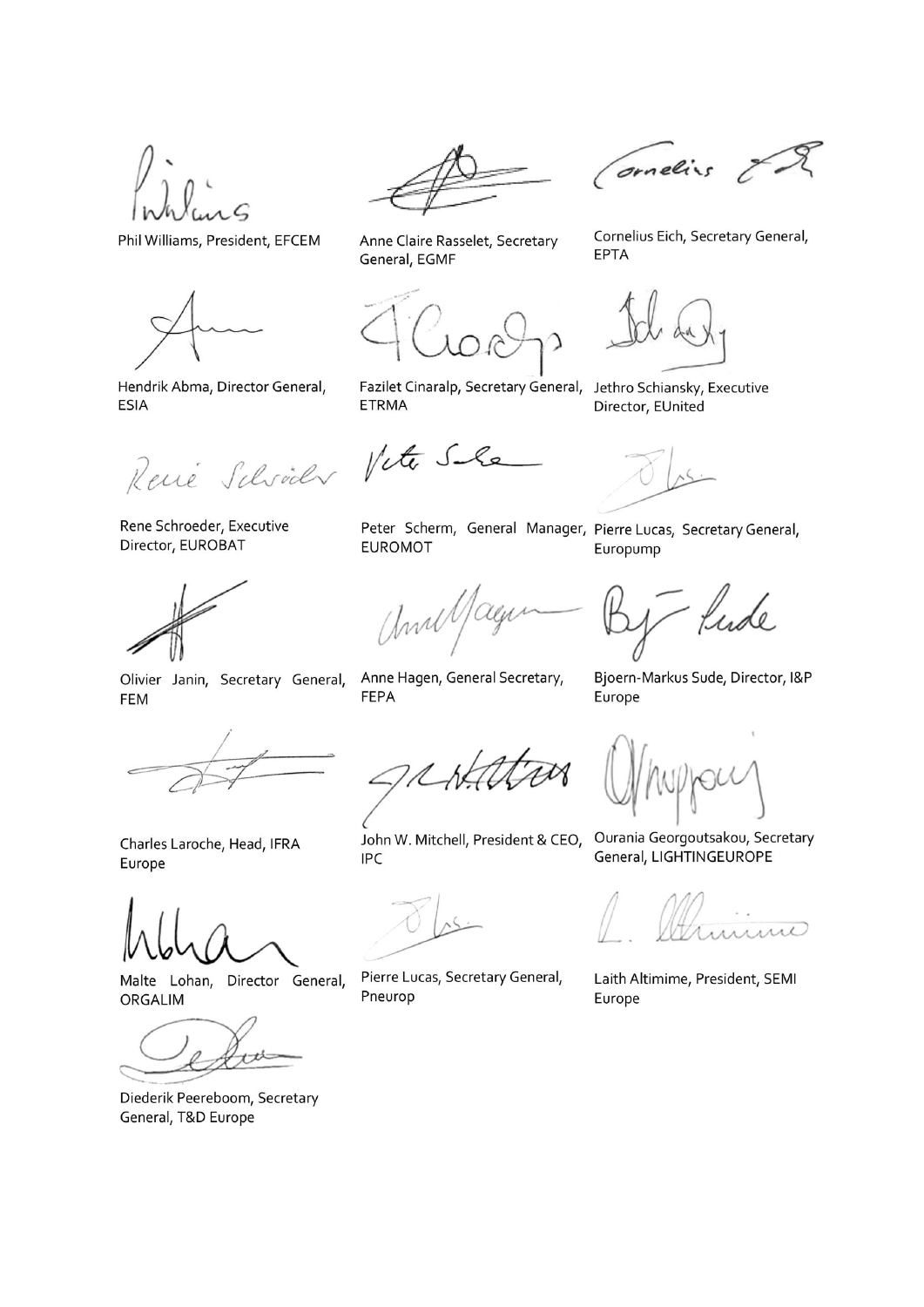## **DETAILS**

**Contrary to the Better Regulation principles**, Article 9.1 was added to the Waste Framework Directive (WFD) revision in the very last stages of the co-decision process **without any prior stakeholder consultation or impact assessment.** Economic operators such as importers, distributors and manufacturers are obliged from 5 January 2021 to provide information on the safe use of articles with certain hazardous substances to the European Chemical Agency (ECHA). This is mainly intended to enable waste operators to work efficiently towards a circular economy. For this purpose, ECHA is currently developing a central database (SCIP – Substances of Concern in Products).

The design of SCIP goes beyond what is legally required and results in a disproportionate burden on these economic operators. Furthermore, **benefits to the environment have not been demonstrated.** Obtaining the required information from international supply chains, validating it and transmitting it to ECHA will lead to enormous economic impact, with **costs in the billions<sup>1</sup>** . Nearly all suppliers of articles, especially small and medium-sized enterprises will be severely affected.

Furthermore, the usefulness for waste operators has not been proven and is doubted both by those who are obliged to provide information and by the primary users of that information; the waste management industry<sup>2, 3</sup>. The proportionality of the obligation therefore is highly questionable.

ECHA has **not met their legal deadline** to finalize the database of 5 January 2020, as required by the WFD. The delayed delivery of the finished system is preventing duty holders from developing and testing their own systems.

Consequently, **postponing the deadline** beyond 5 January 2021 is logical in order to solve the existing open issues and retain the 12 month lead time for compliance of duty holders, as intended by co-Legislators in Art. 9, WFD.

Discussions between experts from Member States and duty holders have made clear that all parties involved view the SCIP database design to be critical. However, there is still no solution in sight at the European level. This is despite **concerns being conveyed repeatedly** since 2018 to ECHA, the European Commission and the responsible departments in several Member States.

Instead, in response to the various concerns brought forward by stakeholders, ECHA has developed several technical solutions aimed at simplifying or reducing the notification duties and thus the burden to economic operators. Contrary to ECHA and Commission statements, most of these **solutions are not helping duty holders** but are instead adding additional burden or uncertainty.

As a consequence, in many **Member States the transposition is either delayed, or transposed differently.** An example of this includes Austria and the Netherlands, where the law makes no

 $1$  At the request of the European Commission in July 2020, estimates have been provided by several industries and are available through the Commission Services

<sup>&</sup>lt;sup>2</sup> Position Paper of the German Waste Treatment Operators (BDE / BVSE / BDSV / VDM), September 2020

<sup>3</sup> Technical Paper on the SCIP Database, EuRIC and Plastics Recyclers Europe (PRE), February 2020